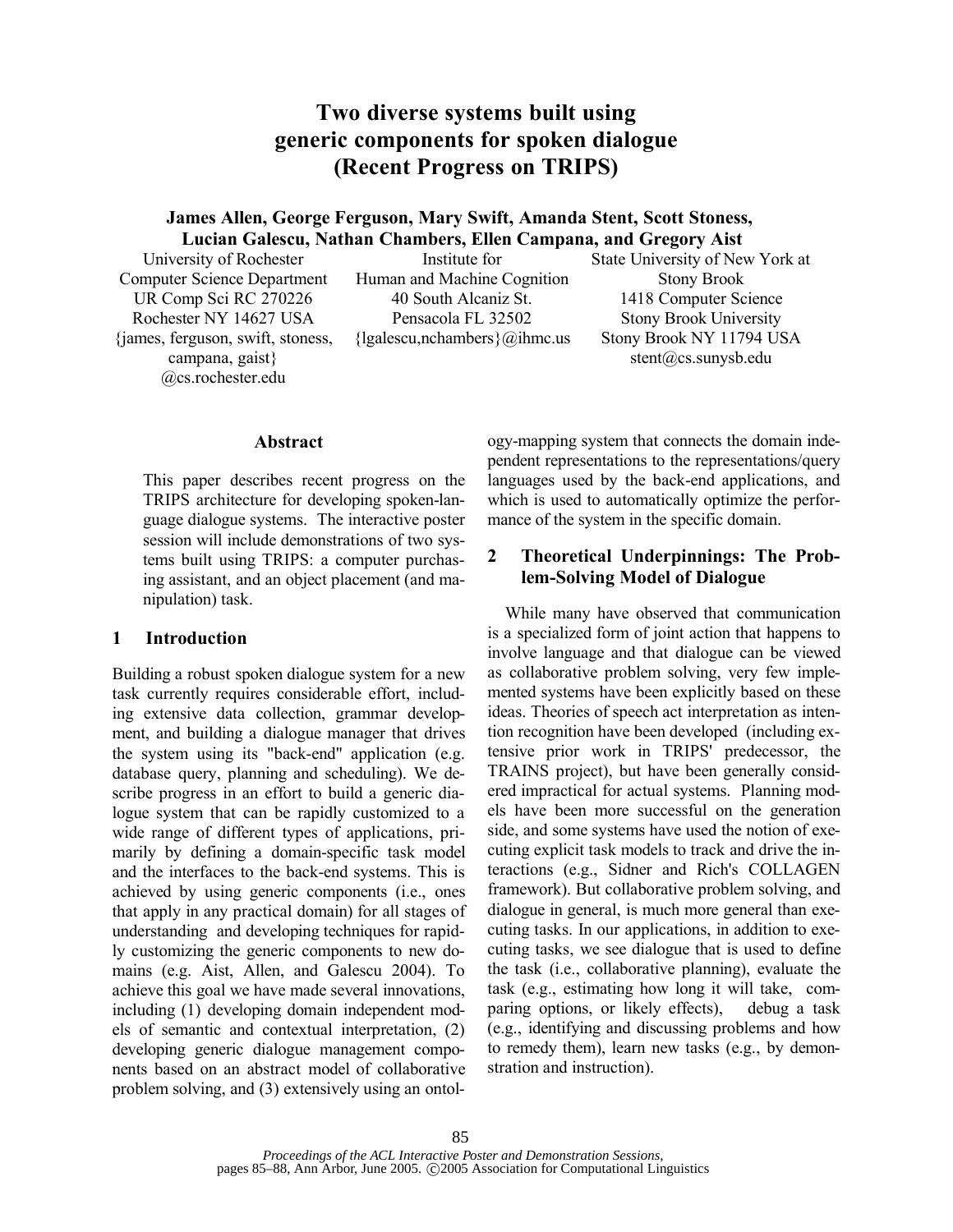In the remainder of the paper, we'll first discuss the methods we've developed for building dialogue systems using generic components. We'll then describe two systems implemented using the TRIPS architecture that we will demonstrate at the interactive poster session.

## **3 Generic Methods: Ontology Mappings and Collaborative Problem Solving**

The goal of our work is to develop generic spoken dialogue technology that can be rapidly customized to new applications, tasks and domains. To do this, we have developed generic domain independent representations not only of sentence meaning but also of the collaborative actions that are performed by the speech acts as one engages in dialogue. Furthermore, we need to be able to easily connect these generic representations to a wide range of different domain specific task models and applications, ranging from data base query systems to state-of-the-art planning and scheduling systems. This paper describes the approach we have developed in the TRIPS system. TRIPS is now being used in a wide range of diverse applications, from interactive planning (e.g., developing evacuation plans), advice giving (e.g., a medication advisor (Ferguson et al. 2002)), controlling teams of robots, collaborative assistance (e.g., an assistant that can help you purchase a computer, as described in this paper), supporting human learning, and most recently having the computer learn (or be taught) tasks, such as learning to perform tasks on the web. Even though the tasks and domains differ dramatically, these applications use the same set of core understanding components.

The key to supporting such a range of tasks and applications is the use of a general ontology-mapping system. This allows the developer to express a set of mapping rules that translate the generic knowledge representation into the specific representations used by the back-end applications (called the KR representation). In order to support generic discourse processing, we represent these mappings as a chain of simpler transformations. These representations are thus transformed in several stages. The first, using the ontology mapping rules, maps the LF representation into an intermediary representation (AKRL - the abstract KR language) that has a generic syntax but whose content is expressed in terms of the KR ontology. The second stage is a syntactic transformation that occurs at the time that calls to the back-end applications actually occur so that interactions occur in the representations the back-end expects. In addition to using ontology mapping to deal with the representational issues, TRIPS is unique in that it uses a generic model of collaborative problem solving to drive the dialogue itself (e.g. Allen, Blaylock, and Ferguson 2002). This model forms the basis of a generic component (the collaboration manager) that supports both intention recognition to identify the intended speech acts and their content, planning the system's actions to respond to the user (or that take initiative), and providing utterance realization goals to the generation system. To develop this, we have been developing a generic ontology of collaborative problem solving acts, which provide the framework for managing the dialogue. The collaboration manager queries a domain-specific task component in order to make decisions about interpretations and responses.

### **4 TRIPS Spoken Dialogue Interface to the CALO Purchasing Assistant**

The CALO project is a large multisite effort which aims at building a computerized assistant that learns how to help you with day-to-day tasks. The overarching goal of the CALO project is to

... create cognitive software systems, that is, systems that can reason, learn from experience, be told what to do, explain what they are doing, reflect on their experience, and respond robustly to surprise (Mark and Perrault 2004).

Within this broad mandate, one of our current areas of focus is user-system dialogue regarding the task of purchasing - including eliciting user needs, describing possibilities, and reviewing & finalizing a purchase decision. (Not necessarily as discrete stages; these elements may be interleaved as appropriate for the specific item(s) and setting.) Within the purchasing domain, we began with computer purchasing and have branched out to other equipment such as projectors.

How to help with purchasing? The family of tasks involving purchasing items online, regardless of the type of item, have a number of elements in common. The process of purchasing has some common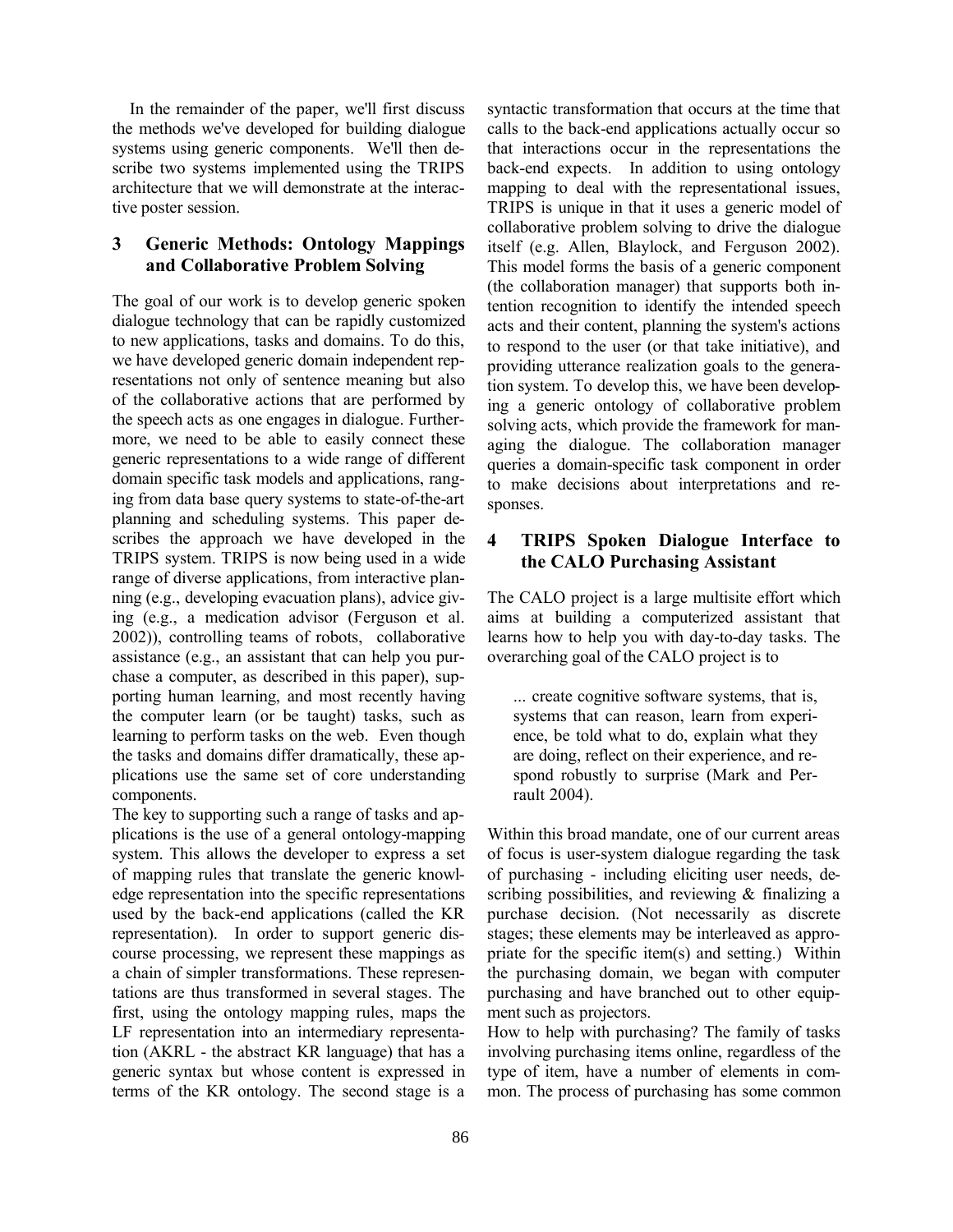dialogue elements - reporting on the range of features available, allowing the user to specify constraints, and so forth. Also, regarding the goal that must be reached at the end of the task, the eventual item must:

*Meet requirements.* The item needs to meet some sort of user expectations. This could be as arbitrary as a specific part number, or as compositional - and amenable to machine understanding - as a set of physical dimensions (length, width, height, mass, etc.)

*Be approved.* Either the system will have the authority to approve it (cf. Amazon's one-click ordering system), or more commonly the user will review and confirm the purchase. In an office environment the approval process may extend to include review by a supervisor, such as might happen with an item costing over (say) \$1000.

*Be available.* (At one time a certain electronics store in California had the habit of leaving out floor models of laptops beyond the point where any were actually available for sale. (Perhaps to entice the unwitting customer into an "upsale", that is, buying a similar but more expensive computer.)) On a more serious note, computer specifications change rapidly, and so access to online information about available computers (provided by other research within CALO) would be important in order to ensure that the user can actually order the machine he or she has indicated a preference for.

At the interactive poster session, we will demonstrate some of the current spoken dialogue capability related to the CALO task of purchasing equipment. We will demonstrate a number of the aspects of the system such as initiating a conversation, discussing specific requirements, presenting possible equipment to purchase, system-initiated reminders to ask for supervisor approval for large purchases, and finalizing a decision to purchase.